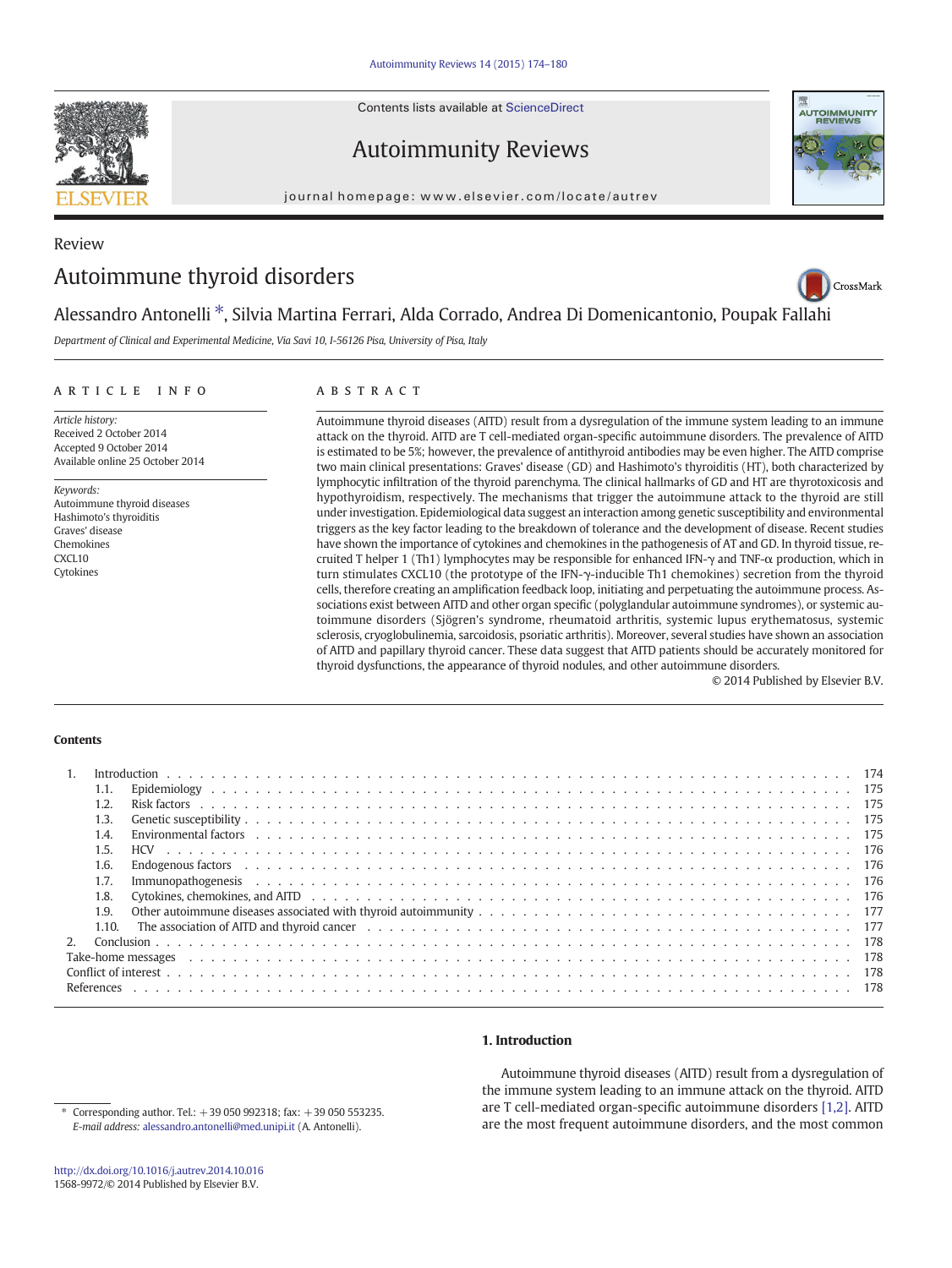pathological conditions of the thyroid gland. The AITD comprise two main clinical presentations: Graves' disease (GD) and Hashimoto's thyroiditis (HT), that are both characterized by lymphocytic infiltration of the thyroid parenchyma. The clinical hallmarks of GD and HT are thyrotoxicosis and hypothyroidism, respectively.

The present study summarizes data about epidemiologic, risk factors and immunopathogenesis of HT.

### 1.1. Epidemiology

The prevalence of AITD is estimated to be 5% [\[3,4\];](#page-4-0) however, the prevalence of antithyroid antibodies (ATAs) without clinical disease may be even higher [\[5\].](#page-4-0)

Studies [\[6](#page-4-0)–8] that have evaluated the changing epidemiology of HT have shown that: (1) women have a greater risk than men (about 4–10/1, female/male); (2) hypothyroidism from HT becomes more common with advancing age; (3) there are substantial geographic variability in the prevalence and incidence of HT; (4) prevalences of HT and thyroid antibodies differ with race; (5) ATA frequency increases with age, with a peak at around 45–55 years; and (6) populations that are iodine-sufficient have higher incidence of HT than those that are iodine-deficient.

In theWhickham study, the prevalence of spontaneous hypothyroidism from HT was 15/1000 in women, with mean age at diagnosis of 57 years, and less than 1/1000 in men [\[9\]](#page-4-0). The mean incidence of spontaneous hypothyroidism was 3.5/1000 in women and 0.6/1000 in men. Similar results have been recorded in other geographical areas [\[6\].](#page-4-0)

The contemporary reported incidence rates of HT and hypothyroidism are higher than those in studies previously performed in similar regions [\[10\]](#page-4-0).

However, it is not possible to know whether this is due to actual increased incidence or to the use of more accurate diagnostic procedures [\[11\].](#page-4-0)

The HT is a prototypical organ-specific autoimmune disease. However, in many cases, AITD may be associated in the same patient with other organ-specific autoimmune attacks (such as in the case of type II autoimmune polyglandular syndrome), or less frequently with systemic autoimmune syndromes.

#### 1.2. Risk factors

The mechanisms that trigger the autoimmune attack to the thyroid are still under investigation. Epidemiological data suggest an interaction among genetic susceptibility and environmental triggers as the key factor leading to the breakdown of tolerance and the development of disease.

### 1.3. Genetic susceptibility

Epidemiological evidence for a genetic susceptibility to AITD has been shown by the familial clustering of the disease (20–30% of AITD in siblings of affected patients), the sibling risk ratio (about 17) for AITD, and the increased prevalence of thyroid Abs (50%) of siblings of affected subjects [\[12\].](#page-4-0) The results of the twin studies show a concordance rate for AITD of 0.3–0.6 for monozygotic twins, compared to 0.00–0.1 for dizygotic twins [\[13,14\].](#page-4-0) From the twin studies, the heritability of GD has been calculated to be 79% in twin studies, and that of the presence of thyroid Abs was about 70% [\[14\].](#page-4-0)

Several genes have been identified as significantly associated with the AITD and the presence of thyroid antibodies [\[15,16\]](#page-4-0).

Among AITD genes detected by traditional case–control studies and tag single nucleotide polymorphism screening:

- 1. PTPN22 is involved in T-cell signal transduction through interaction with molecules essential for T-cell receptor signaling [\[17\];](#page-4-0)
- 2. CTLA4 plays a role in inhibiting T-cell signaling [\[18\]](#page-4-0);
- 3. Histocompatibility antigen (HLA) class II molecules play a key part in presenting exogenous antigens for recognition by  $CD4 + T$ -helper cells [\[19\];](#page-4-0)
- 4 IL2RA encodes CD25 which is expressed on T-regulatory cells and is believed to be important in downregulating T-cell activity [\[20\].](#page-4-0)

Other AITD genes were detected by case–control studies and confirmed by genome-wide association studies (GWAS):

- 1. FCRL3 is highly expressed during B-cell maturation and believed to both positively and negatively regulate B-cell signaling [\[21\]](#page-4-0);
- 2. HLA class I molecules play a key role in presenting endogenous antigens, such a virally derived antigens, for recognition by  $CDS + T$  cells  $[19]$
- 3. TSHR is the receptor for TSH and is the primary autoantigenic target in GD [\[22\]](#page-4-0).

Novel AITD genes have been detected by GWAS and Immunochip:

- 1. GDCG4p14 has been shown to be expressed in  $CD4 + T$  helper and  $CD8 + T$  cells [\[23\]](#page-4-0);
- 2. BACH2 is expressed during B-cell maturation and is believed to control B-cell development and antibody production [\[24\];](#page-4-0)
- 3. RNASET2 is expressed in  $CD4 + T$ -helper and  $CD8 + T$  cells [\[23\]](#page-4-0);
- 4. FOXE1 is involved in thyroid gland morphogenesis and binds response elements in the thyroglobulin (Tg) and thyroid peroxidase promoters [\[25\].](#page-4-0)

There are other AITD genes detected by GWAS and Immunochip whose function in AITD is currently unknown [\[15\].](#page-4-0)

Interestingly among susceptibility genes whose function is known, 7/11 are involved in T cell function, strongly suggesting the importance of T cells in the immunopathogenesis of AITD.

### 1.4. Environmental factors

Environmental factors contribute to the occurrence of AITD for about 20%. Several environmental factors have been identified: radiation, iodine, smoking, infection, stress and drugs.

The link between environmental factors and autoimmunity is based on the principle that any injury resulting from infectious, chemical, radiological insults, may contribute to the activation of an innate immune response and, in susceptible individuals, to the development of AITD [26]

Radioiodine treatment of toxic goiter may be followed by the appearance of GD, even by Graves' ophthalmopathy (GO) [\[27\].](#page-4-0) Children exposed to radiation from Chernobyl showed a greater prevalence of thyroid autoantibody [\[28\]](#page-4-0).

AITD tend to be more prevalent in areas with iodine sufficiency. Iodine supplementation of populations that were previously iodine deficient is associated with a transient increase of both autoimmune subclinical hypo- and hyperthyroidism [\[29\]](#page-5-0).

Cigarette smoking has been associated with GD and with GO [\[30,31\].](#page-5-0) However, on the contrary, smoking decreases the risk of overt hypothyroidism as well as the prevalence of thyroid antibodies [\[32\].](#page-5-0)

The thyroid is the organ with the highest selenium content because it expresses specific selenoproteins. After the discovery of myxoedematous cretinism following selenium repletion in iodine- and selenium-deficient children, many researches on links between thyroid and selenium have been published. Small amounts of selenium appear sufficient for adequate activity of deiodinases, however selenium status appears to have an impact on the development of thyroid pathologies. The importance of selenium supplementation in AITD has been emphasized [\[33\]](#page-5-0).

Stress has been considered as a trigger factor for GD [\[34\]](#page-5-0).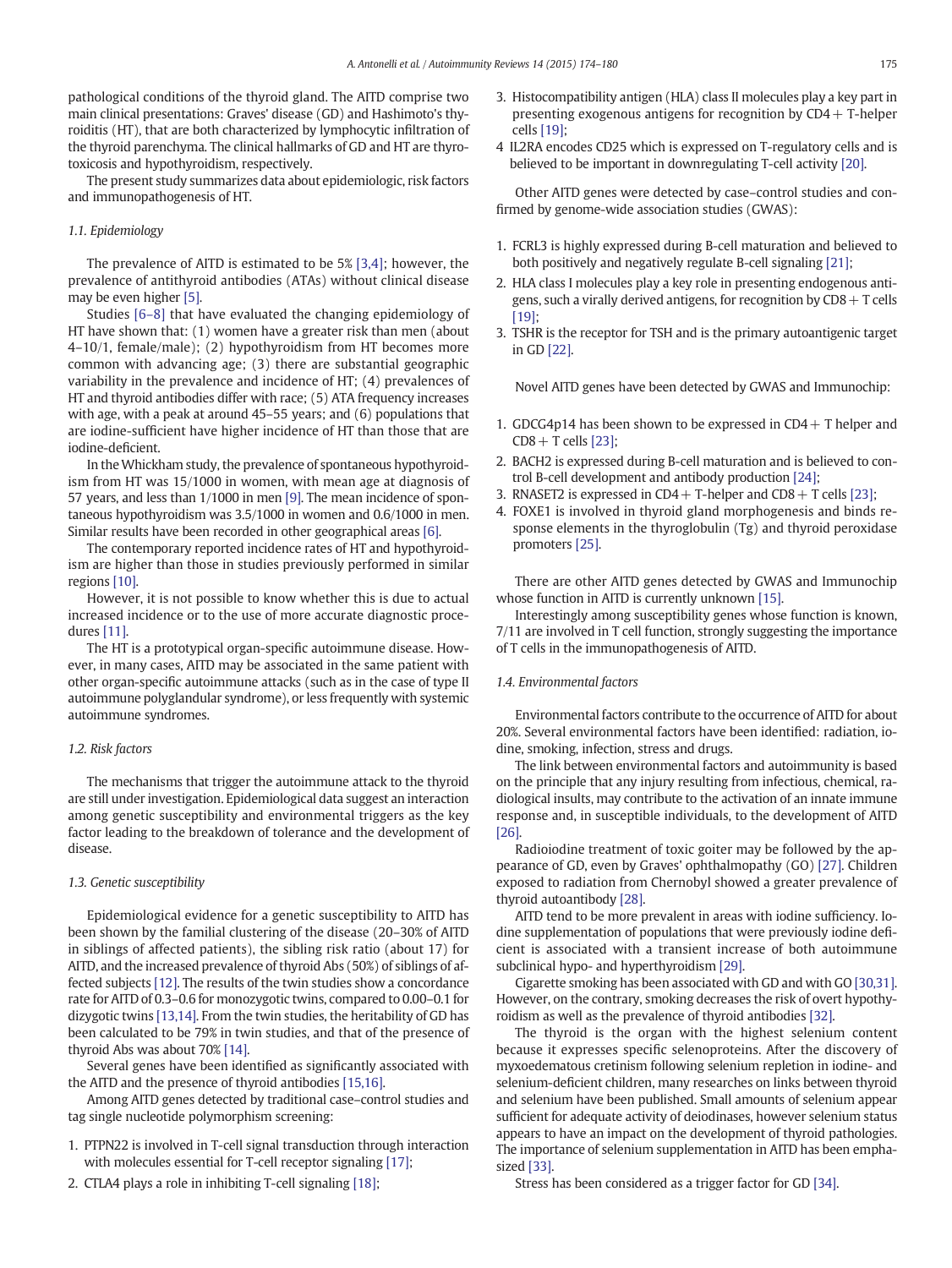<span id="page-2-0"></span>Among drugs, lithium treatment is associated with an increased prevalence of thyroid antibodies, hypothyroidism and, to a lesser extent, GD [\[35\]](#page-5-0).

Thyroid autoimmunity might be relevant in amiodarone induced thyrotoxicosis [\[36\]](#page-5-0).

The so-called "reconstitution Graves' disease" has been observed in patients treated with anti-T cell anti-CD52 Campath monoclonal antibody for multilocular sclerosis, or in AIDS patients treated with antiretroviral therapy [\[37\].](#page-5-0) In both cases, GD occurs during the lymphocyte reconstitution phase suggesting the existence of an imbalance towards a Th2-mediated immune response.

Many studies have evaluated the contribution of viruses to the occurrence of AITD, mainly with no fully convincing or negative results [\[38\]](#page-5-0).

#### 1.5. HCV

However, recently, several studies have confirmed an association of hepatitis C virus (HCV) infection with AITD both in adults [\[39,40\]](#page-5-0) and in children [\[41\]](#page-5-0).

The thyroid disorders observed in patients with chronic hepatitis C (CHC) are characterized by a high risk of autoimmune thyroiditis (AT) and hypothyroidism in females, and high levels of anti-thyroperoxidase antibodies (AbTPO).

Recently, several studies have confirmed a high frequency of AT in patients with mixed cryoglobulinemia and hepatitis  $C (MC + HCV)$ and CHC.

In a case–control study serum AbTPO, and/or AbTg, and subclinical hypothyroidism were significantly more frequent in  $MC + HCV$  patients than in HCV-negative controls [\[42\]](#page-5-0).

Moreover, a high prevalence of papillary thyroid cancer (PTC) has been observed in CHC patients, and more recently in  $MC + HCV$  patients, overall in the presence of AT [43–[46\].](#page-5-0)

The presence of HCV in the thyroid of chronically infected patients has been demonstrated [\[47,48\]](#page-5-0).

More recently, it has been shown that HCV can infect a human thyroid cell line (ML1) in vitro. These findings suggest that HCV infection of thymocytes may play a role in the association between CHC and thyroid diseases [\[49\]](#page-5-0).

Recent data have confirmed a strong association of AITD with interferon (IFN)- $\alpha$  therapy in patients with CHC. HCV and IFN- $\alpha$  can act in synergism to trigger AITD in patients. Approximately 40% of CHC patients develop thyroid disorders while receiving IFN-α. IFN-induced thyroiditis can manifest as destructive thyroiditis (or non-autoimmune hypothyroidism), or AT (with clinical features similar to those of GD or HT). IFN- $\alpha$  can induce thyroiditis via immune stimulation, such as direct toxic effects on the thyroid cells [50–[52\].](#page-5-0)

#### 1.6. Endogenous factors

The marked predominance of AITD in female [\[53\]](#page-5-0) suggests that estrogens have a significant role in AITD. The complex immunological changes associated with pregnancy and their postpartum regression are important factors. However, the female predisposition to AITD is also present in nulliparous women. Microchimerism, the presence of small populations of cells from one subject in another genetically distinct individual (microchimerism), has also been considered as one of the endogenous factors linked to AITD [\[14\].](#page-4-0)

#### 1.7. Immunopathogenesis

The common pathological feature of AITD is the presence of lymphocyte infiltrates within the thyroid. AT is characterized by lymphocytic infiltration, mainly of T cells, that may progressively replace thyroid tissue. Lymphoid infiltrates are also present in GD glands. Variable thyroid follicular cell atrophy and fibrosis are characteristic of thyroiditis, while in GD thyroid follicles are hypertrophied [\[54\].](#page-5-0)

 $CD8 + T$  cells are decreased in peripheral blood of patients with GD, HT and postpartum thyroiditis, just as in patients with other autoimmune diseases. Consequently, the CD4/CD8 ratio is increased. Also, activated T cells expressing HLA-DR are increased. In the thyroid tissue, T cell infiltrates associate  $CD4+$  and  $CD8+$  cells, often in the activated state.  $CD4+$  may be predominant in Hashimoto glands [\[55\].](#page-5-0)

B cell numbers are normal in circulation in AITD. In HT, B cells are found within the thyroid tissue, typically organized in secondary lymphoid follicles, sometimes with germinal centers. Intrathyroid B cells have been shown to produce antibody, suggesting that the thyroid is the main source of autoantibodies in vivo. Bone marrow and juxtathyroid lymph node B cells are also a source of antibodies.

The prevalence of AbTg in patients with HT is 25–50%, while it is 90% for AbTPO [\[56\]](#page-5-0). In young patients with thyroiditis, however, AbTg may be present in the absence of AbTPO.

AbTg, predominantly IgG1 and 4, do not activate complement and are not pathogenic [\[57\].](#page-5-0)

AbTPO are a sensitive marker of AITD, both in thyroiditis and GD. AbTPO are markers of thyroid dysfunction [\[58\],](#page-5-0) in fact their presence is predictive of the subsequent occurrence of thyroid failure in AITD patients with subclinical hypothyroidism.

TSH receptor antibodies (TRAbs) are pathognomonic of GD. Indeed, the stimulating TRAbs are responsible for the hyperthyroidism of GD. TRAbs are present in more than 90% of the GD patients. TRAb radioimmunometric competition assays detect TRAbs through their capacity to bind to the TSH receptor; they provide no indication on the biological activity of the antibodies, stimulating, blocking, or neutral. The identification of the bioactivity of TRAbs requires a bioassay using cellular systems carrying functional TSH receptors [\[59\]](#page-5-0). Blocking antibodies are detected using a modified bioassay [\[60,61\]](#page-5-0). Blocking TRAbs are mostly detected in a fraction of patients with AT.

# 1.8. Cytokines, chemokines, and AITD

Recent studies have shown the importance of cytokines and chemokines in the pathogenesis of AT and GD. In thyroid tissue, recruited T helper 1 (Th1) lymphocytes may be responsible for enhanced IFN-γ and TNF-α production, which in turn stimulates CXCL10 (the prototype of the IFN-γ-inducible Th1 chemokines) secretion from the



Fig. 1. In thyroid (and orbital tissue of GO patients), recruited Th1 lymphocytes may be responsible for enhanced IFN-γ and TNF-α production, which in turn stimulates CXCL10 (the prototype of the IFN-γ-inducible Th1 chemokines) secretion from the cells, therefore creating an amplification feedback loop, that initiates and perpetuates the autoimmune process.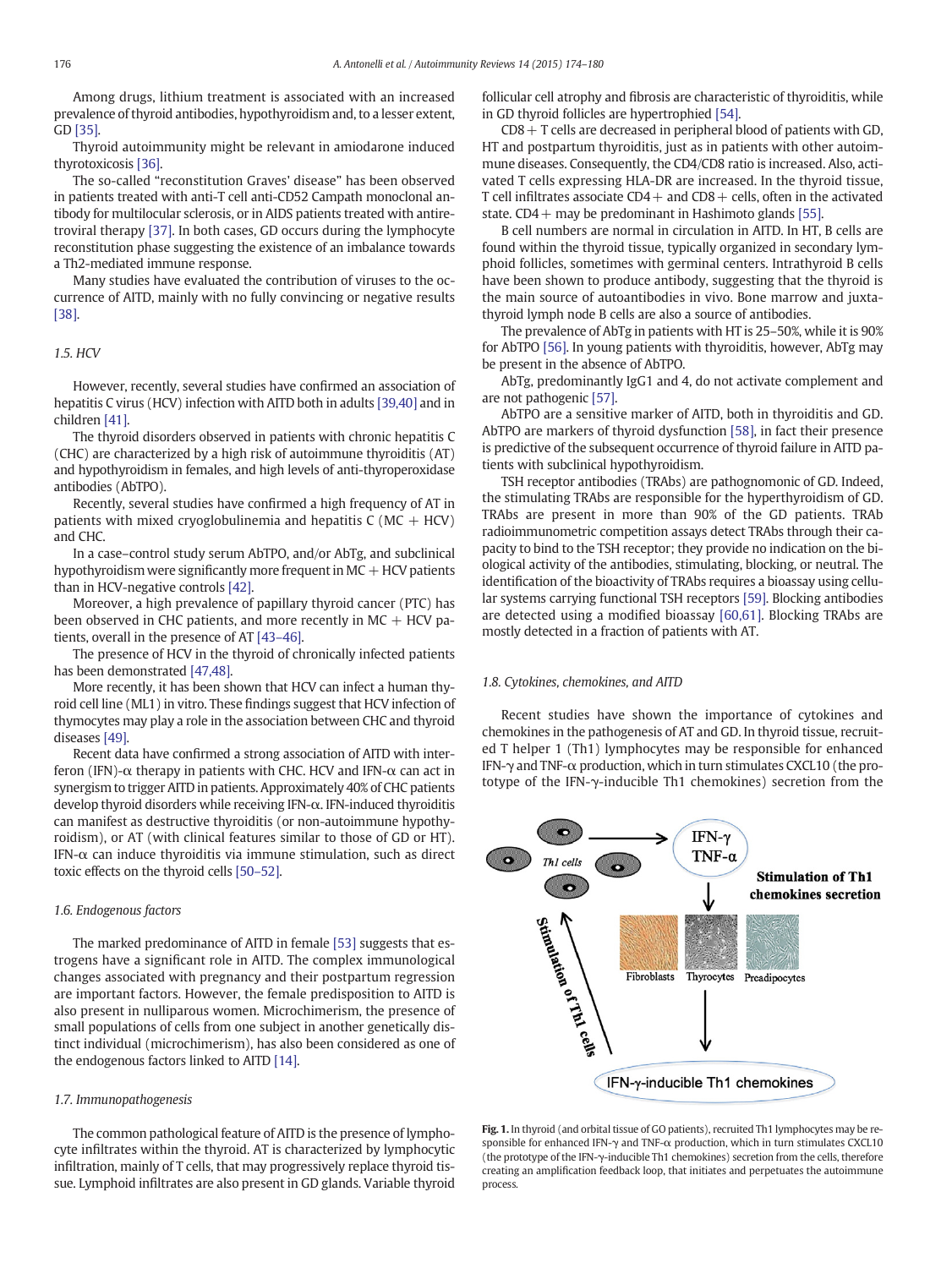thyroid cells, therefore creating an amplification feedback loop, initiating and perpetuating the autoimmune process ([Fig. 1](#page-2-0)).

The IFN-γ-inducible protein 10 (IP-10/CXCL10) was initially identified as a chemokine that is induced by IFN-γ. CXCL10 exerts its function through binding to chemokine (C-X-C motif) receptor 3 (CXCR3) [\[62\]](#page-5-0).

CXCL10 and its receptor, CXCR3, appear to contribute to the pathogenesis of many autoimmune diseases, organ specific [such as type 1 diabetes (T1D), GD and GO], or systemic [such as systemic lupus erythematosus (SLE), MC, Sjögren's syndrome (SS), sarcoidosis, psoriasis or systemic sclerosis (SSc)] [63–[68\].](#page-5-0)

The secretion of CXCL10 by  $(CD)4 + CD8 +$ , and natural killer is dependent on IFN-γ. Under the influence of IFN-γ, and with synergism with TNF- $\alpha$ , CXCL10 is secreted by thyrocytes [\[69\]](#page-5-0).

Determination of a high level of CXCL10 in peripheral fluids is therefore a marker of a Th1 orientated immune response [\[62\]](#page-5-0).

High levels of circulating CXCL10 have been shown in patients with AT, in particular in the presence of a hypoechoic ultrasonographic pattern, which is a sign of a more severe lympho-monocytic infiltration, and in those with hypothyroidism [\[69\]](#page-5-0).

For these reasons, it has been postulated that CXCL10 could be a marker of a stronger and more aggressive inflammatory response in the thyroid, subsequently leading to thyroid destruction and hypothyroidism. Further studies are needed to investigate whether CXCL10 is a novel therapeutic target in AT.

Moreover, CXCL10 appears to contribute to the pathogenesis of GD and GO ([Fig. 1](#page-2-0)). Under the influence of IFN-γ, CXCL10 is secreted by thyrocytes (in GD), fibroblasts and preadipocytes (in GO) [70–[72\].](#page-5-0)

Circulating CXCL10 is associated with the active phase of GD in both newly diagnosed and relapsing hyperthyroid patients. Methimazole reduces CXCL10 secretion by isolated thyrocytes, decreases serum CXCL10 levels, and promotes a transition from Th1 to Th2 dominance in patients with GD active phase [\[73\]](#page-5-0).

In GD patients the decrease of CXCL10 after thyroidectomy and radioiodine strongly suggests that this chemokine is mainly produced by the thyroid itself. In GO patients the increased concentrations of CXCL10, at least in part, reflect the activity of orbital inflammation [\[74,75\]](#page-5-0).

A significant reduction in CXCL10 serum concentrations during corticosteroids and/or radiotherapy treatments, as compared both to control group and to basal values in GO patients, suggests that this chemokine could serve as a guideline in therapeutic decision-making in patients with GO [\[76,77\].](#page-5-0)

Further studies are needed to evaluate whether CXCL10 is a novel therapeutic target in HT, GD and GO [\[78,79\].](#page-5-0)

#### 1.9. Other autoimmune diseases associated with thyroid autoimmunity

Associations exist between AITD and other organ specific, or systemic autoimmune disorders.

Among these syndromes, polyglandular autoimmune syndromes (PAS) are rare polyendocrinopathies characterized by the failure of several endocrine glands as well as nonendocrine organs, caused by an immune-mediated destruction of endocrine tissues.

In a study [\[80\]](#page-5-0) of more than 15,000 adult patients with endocrine diseases, who have been screened, 360 patients with PAS have been found. T1D, GD, HT, Addison's disease, vitiligo, alopecia, hypogonadism, and pernicious anemia were observed in 61%, 33%, 33%, 19%, 20%, 6%, 5%, and 5%, respectively. The most common disease combination was T1D and AITD. In most patients, T1D was the first manifestation of PAS (48%).

Patients with PAS had significantly higher frequencies of the human leukocyte antigens A24, A31, B8, B51, B62, DR3, and DR4 (relative risk, 2.35, 2.74, 2.47, 7.17, 2.22, 1.94, and 2.46) vs. controls, and for A31, B15, B52, B55, DR2, DR11, and DR13 (relative risk, 2.51, 7.96, 3.99, 5.36, 4.46, 2.89, and 3.26) vs. T1D patients without PAS. This study suggests that patients with autoimmune endocrine disease should be followed on a regular basis, if clinical disease is present, and serological measurement of organ-specific antibodies should follow [\[80\]](#page-5-0).

The abovementioned study underlines the importance of a common genetic susceptibility in patients with AITD and T1D, as confirmed also in other studies [\[81\]](#page-5-0).

Thyroid function abnormalities and thyroid autoantibodies have been frequently described in patients with systemic rheumatologic autoimmune diseases, such as SS, rheumatoid arthritis (RA), SLE and SSc [\[67,82,83\]](#page-5-0).

A recent study showed that, despite contradictory results in the literature, there is a greater prevalence of the association between AITD and rheumatic diseases, highlighting the possibility of common pathogenic mechanisms among them [\[84\].](#page-5-0)

Furthermore, more recently, a first study [\[85\]](#page-5-0) has evaluated longitudinally the incidence of new cases of thyroid autoimmunity and dysfunction in 179 female patients with SSc, and 179 matched control subjects, with similar iodine intake (median follow-up of 73 months in patients with SSc vs. 94 months in control subjects). A high incidence of new cases of hypothyroidism, thyroid dysfunction, AbTPO positivity, and appearance of a hypoechoic thyroid pattern in sclerodermic patients (15.5, 21, 11, and 14.6 of 1000 patients per year; respectively) vs. those in control subjects were shown. A logistic regression analysis showed that in patients with SSc, the appearance of hypothyroidism was related to a borderline high initial TSH level, AbTPO positivity, and a hypoechoic and small thyroid. This study shows a high incidence of new cases of hypothyroidism and thyroid dysfunction in female sclerodermic patients, suggesting that these patients should have periodic thyroid function follow-up [\[85\].](#page-5-0)

Furthermore, new associations of AITD are being uncovered for examples with MC, sarcoidosis, or psoriatic arthritis [86–[88\]](#page-5-0).

Many studies underline the importance of a common genetic susceptibility in patients with AITD and systemic autoimmunity.

The participation of the HLA of the haplotypes HLA-B8 and DR3 in both AITD and primary SS (pSS) has been suggested, because of the high frequency of those haplotypes in Caucasian patients with those diseases [\[89\].](#page-5-0)

Genetic influence has been suggested in a study of 35 families with several cases of SLE concomitant with AITD, in which a gene of susceptibility was identified in 5q14.3–q15 (major locus of susceptibility for SLE, also found in AITD). That locus can be shared by patients with SLE and AITD, evidencing a potential genetic link between both diseases [\[90\]](#page-5-0).

Another study has assessed the frequency of ATA and the genetic association with HLA class II antigens in 85 patients with scleroderma. Individuals with anti-TPO had a higher frequency of the HLA-DR15 allele than patients without those antibodies, suggesting that the HLA-DR15 allele can be a marker of immunogenicity for the formation of anti-TPO [\[91\]](#page-6-0).

Even environmental factors could be implicated in the association of autoimmune disorders.

Recent reports that have shown that the serum and/or the tissue expressions of CXCL10 are increased in organ specific autoimmune diseases, such as AT, GD, T1D, and/or systemic rheumatological disorders like RA, SLE, SSc, MC, underline the importance of a common immunopathogenesis of these disorders, that are characterized by a Th1 prevalent autoimmune response in the initial, and/or active phases of these diseases [\[63,92,93\]](#page-5-0).

#### 1.10. The association of AITD and thyroid cancer

Several studies have shown an association of AITD and PTC [\[94\].](#page-6-0)

A recent study [\[95\]](#page-6-0) analyzed the frequency of PTC, TSH levels and thyroid autoantibodies in 13,738 patients [9824 untreated and 3914 under Lthyroxine  $(L-T(4))$ ]. The frequency of PTC was significantly higher in nodular-HT than that in nodular goiter and was associated with increased levels of serum TSH. Treatment with L-T(4) reduces TSH levels and decreases the occurrence of clinically detectable PTC [\[95\].](#page-6-0)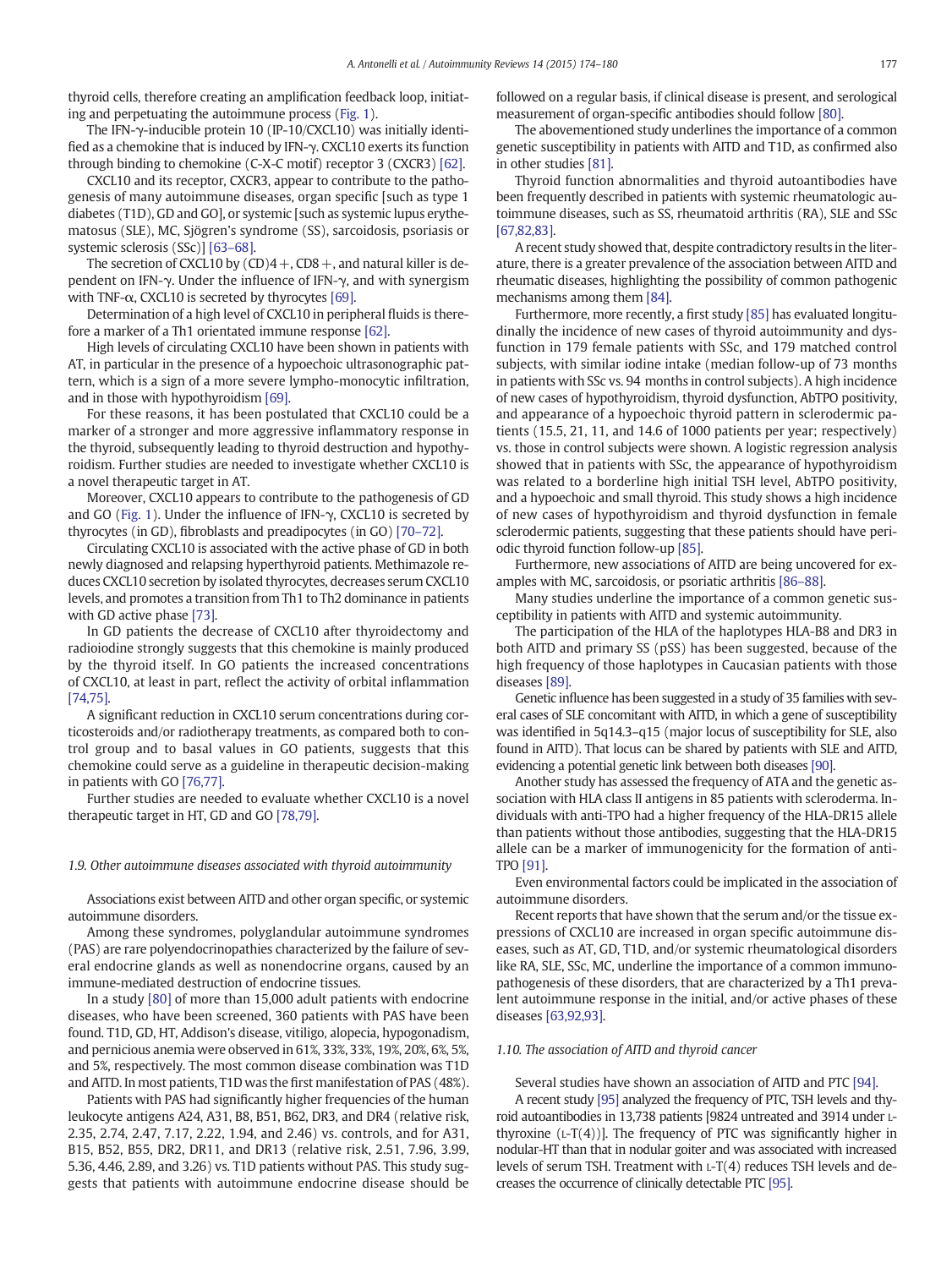<span id="page-4-0"></span>However, other studies have found that both thyroid autoimmunity and increased TSH represent independent risk factors for malignancy [\[96\].](#page-6-0)

A high prevalence of PTC has been observed in CHC patients, and more recently in MC patients, overall in CHC or MC patients with AT [\[43,44,46\]](#page-5-0).

The increased prevalence of PTC in AITD patients is clinically relevant since about 10–30% of these patients may have an aggressive disease, requiring systemic treatments [97–[99\].](#page-6-0)

#### 2. Conclusion

Autoimmune thyroid diseases (AITD) result from a dysregulation of the immune system leading to an immune attack on the thyroid. AITD are T cell-mediated organ-specific autoimmune disorders. AITD are the most frequent autoimmune disorders. The AITD comprise two main clinical presentations: GD and HT, that are both characterized by lymphocytic infiltration of the thyroid parenchyma. The clinical hallmarks of GD and HT are thyrotoxicosis and hypothyroidism, respectively. The mechanisms that trigger the autoimmune attack to the thyroid are still under investigation. Epidemiological data suggest an interaction among genetic susceptibility and environmental triggers as the key factor leading to the breakdown of tolerance and the development of disease. Several environmental risk factors have been identified: radiation, iodine, selenium, smoking, infections, stress and drugs.

The common pathological feature of AITD is the presence of lymphocyte infiltrates within the thyroid. Recent studies have shown the importance of cytokines and chemokines in the pathogenesis of AT and GD. In thyroid tissue, recruited Th1 lymphocytes may be responsible for enhanced IFN- $\gamma$  and TNF- $\alpha$  production, which in turn stimulates CXCL10 (the prototype of the IFN-γ-inducible Th1 chemokines) secretion from the thyroid cells, therefore creating an amplification feedback loop, initiating and perpetuating the autoimmune process.

Associations exist between AITD and other organ specific, or systemic autoimmune disorders [\[100\]](#page-6-0). Many studies underline the importance of a common genetic susceptibility in patients with AITD and systemic autoimmunity. Moreover, recent reports that have shown that the serum and/or the tissue expressions of CXCL10 are increased in organ specific autoimmune diseases, such as AT, GD, T1D, and/or systemic rheumatological disorders like RA, SLE, SSc, MC, underline the importance of a common immunopathogenesis of these disorders, that are characterized by a Th1 prevalent autoimmune response in the initial, and/or active phases of these diseases.

Several studies have found that both thyroid autoimmunity and increased TSH represent independent risk factors for thyroid malignancy.

The abovementioned data suggest that AITD patients should be accurately monitored, for thyroid dysfunctions, the appearance of thyroid nodules, and other organ specific or systemic autoimmune disorders during the course of the disease.

#### Take-home messages

- Autoimmune thyroid diseases (AITD) result from a dysregulation of the immune system leading to an immune attack on the thyroid and comprise two main clinical presentations: Graves' disease (GD) and Hashimoto's thyroiditis (HT). Epidemiological data suggest an interaction among genetic susceptibility and environmental triggers as the key factor leading to the breakdown of tolerance and the development of disease, and the importance of cytokines and chemokines in the pathogenesis of AT and GD has been shown.
- Associations exist between AITD and other organ specific or systemic autoimmune disorders, and papillary thyroid cancer. These data suggest that AITD patients should be accurately monitored, for thyroid dysfunctions, the appearance of thyroid nodules, and other autoimmune disorders.

## Conflict of interest

The authors declare that they have no conflict of interest.

# References

- [1] [Romagnani S. The Th1/Th2 paradigm and allergic disorders. Allergy 1998;53:12](http://refhub.elsevier.com/S1568-9972(14)00237-7/rf0005)–5.
- [2] [Orgiazzi J. Thyroid autoimmunity. Presse Med 2012;41:e611](http://refhub.elsevier.com/S1568-9972(14)00237-7/rf0010)–25.
- [3] [Jacobson DL, Gange SJ, Rose NR, Graham NM. Epidemiology and estimated popula](http://refhub.elsevier.com/S1568-9972(14)00237-7/rf0015)[tion burden of selected autoimmune diseases in the United States. Clin Immunol](http://refhub.elsevier.com/S1568-9972(14)00237-7/rf0015) [Immunopathol 1997;84:223](http://refhub.elsevier.com/S1568-9972(14)00237-7/rf0015)–43.
- [4] [Vanderpump MP, Tunbridge WM, French JM, Appleton D, Bates D, Clark F, et al. The](http://refhub.elsevier.com/S1568-9972(14)00237-7/rf0020) [incidence of thyroid disorders in the community: a twenty-year follow-up of the](http://refhub.elsevier.com/S1568-9972(14)00237-7/rf0020) [Whickham survey. Clin Endocrinol \(Oxf\) 1995;43:55](http://refhub.elsevier.com/S1568-9972(14)00237-7/rf0020)–68.
- [5] [Pearce SH, Leech NJ. Toward precise forecasting of autoimmune endocrinopathy.](http://refhub.elsevier.com/S1568-9972(14)00237-7/rf0025) Clin Endocrinol Metab 2004;89:544-7.
- [6] [McLeod DS, Cooper DS. The incidence and prevalence of thyroid autoimmunity.](http://refhub.elsevier.com/S1568-9972(14)00237-7/rf0030) [Endocrine 2012;42:252](http://refhub.elsevier.com/S1568-9972(14)00237-7/rf0030)–65.
- [7] [McGrogan A, Seaman HE, Wright JW, de Vries CS. The incidence of autoimmune](http://refhub.elsevier.com/S1568-9972(14)00237-7/rf0035) [thyroid disease: a systematic review of the literature. Clin Endocrinol \(Oxf\) 2008;](http://refhub.elsevier.com/S1568-9972(14)00237-7/rf0035) [69:687](http://refhub.elsevier.com/S1568-9972(14)00237-7/rf0035)–96.
- [8] [Vanderpump MP. The epidemiology of thyroid disease. Br Med Bull 2011;99:](http://refhub.elsevier.com/S1568-9972(14)00237-7/rf0040) 39–[51.](http://refhub.elsevier.com/S1568-9972(14)00237-7/rf0040)
- [9] [Tunbridge WM, Evered DC, Hall R, Appleton D, Brewis M, Clark F, et al. The spec](http://refhub.elsevier.com/S1568-9972(14)00237-7/rf0045)[trum of thyroid disease in a community: the Whickham survey. Clin Endocrinol](http://refhub.elsevier.com/S1568-9972(14)00237-7/rf0045) [\(Oxf\) 1977;7:481](http://refhub.elsevier.com/S1568-9972(14)00237-7/rf0045)–9.
- [10] [Pedersen IB, Laurberg P, Knudsen N, Jørgensen T, Perrild H, Ovesen L, et al. An](http://refhub.elsevier.com/S1568-9972(14)00237-7/rf0050) [increased incidence of overt hypothyroidism after iodine forti](http://refhub.elsevier.com/S1568-9972(14)00237-7/rf0050)fication of salt in [Denmark: a prospective population study. J Clin Endocrinol Metab 2007;92:](http://refhub.elsevier.com/S1568-9972(14)00237-7/rf0050) [3122](http://refhub.elsevier.com/S1568-9972(14)00237-7/rf0050)–7.
- [11] Rizzo M, Rossi RT, Bonaffi[ni O, Scisca C, Altavilla G, Calbo L, et al. Increased annual](http://refhub.elsevier.com/S1568-9972(14)00237-7/rf0055) [frequency of Hashimoto's thyroiditis between years 1988 and 2007 at a cytological](http://refhub.elsevier.com/S1568-9972(14)00237-7/rf0055) [unit of Sicily. Ann Endocrinol \(Paris\) 2010;71:525](http://refhub.elsevier.com/S1568-9972(14)00237-7/rf0055)–34.
- [12] [Tomer Y, Davies TF. Searching for the autoimmune thyroid disease susceptibility](http://refhub.elsevier.com/S1568-9972(14)00237-7/rf0060) [genes: from gene mapping to gene function. Endocr Rev 2003;24:694](http://refhub.elsevier.com/S1568-9972(14)00237-7/rf0060)–717.
- [13] [Hansen PS1, Brix TH, Iachine I, Kyvik KO, Hegedüs L. The relative importance of](http://refhub.elsevier.com/S1568-9972(14)00237-7/rf0490) [genetic and environmental effects for the early stages of thyroid autoimmunity:](http://refhub.elsevier.com/S1568-9972(14)00237-7/rf0490) [a study of healthy Danish twins. Eur J Endocrinol 2006;154:29](http://refhub.elsevier.com/S1568-9972(14)00237-7/rf0490)–38.
- [14] [Brix TH, Hegedus L. Twin studies as a model for exploring the aetiology of autoim](http://refhub.elsevier.com/S1568-9972(14)00237-7/rf0065)[mune thyroid disease. Clin Endocrinol 2012;76:457](http://refhub.elsevier.com/S1568-9972(14)00237-7/rf0065)–64.
- [15] [Simmonds MJ. GWAS in autoimmune thyroid disease: rede](http://refhub.elsevier.com/S1568-9972(14)00237-7/rf0070)fining our understand[ing of pathogenesis. Nat Rev Endocrinol 2013;9:277](http://refhub.elsevier.com/S1568-9972(14)00237-7/rf0070)–87.
- [16] [Tomer Y, Ban Y, Concepcion E, Barbesino G, Villanueva R, Greenberg DA, et al. Com](http://refhub.elsevier.com/S1568-9972(14)00237-7/rf0075)[mon and unique susceptibility loci in Graves and Hashimoto diseases: results of](http://refhub.elsevier.com/S1568-9972(14)00237-7/rf0075) [whole-genome screening in a data set of 102 multiplex families. Am J Hum](http://refhub.elsevier.com/S1568-9972(14)00237-7/rf0075) [Genet 2003;73:736](http://refhub.elsevier.com/S1568-9972(14)00237-7/rf0075)–47.
- [17] [Smyth D, Cooper JD, Collins JE, Heward JM, Franklyn JA, Howson JM, et al. Replica](http://refhub.elsevier.com/S1568-9972(14)00237-7/rf0080)[tion of an association between the lymphoid tyrosine phosphatase locus](http://refhub.elsevier.com/S1568-9972(14)00237-7/rf0080) [\(LYP/PTPN22\) with type 1 diabetes, and evidence for its role as a general autoim](http://refhub.elsevier.com/S1568-9972(14)00237-7/rf0080)[munity locus. Diabetes 2004;53:3020](http://refhub.elsevier.com/S1568-9972(14)00237-7/rf0080)–3.
- [18] [Ueda H, Howson JM, Esposito L, Heward J, Snook H, Chamberlain G, et al. Associa](http://refhub.elsevier.com/S1568-9972(14)00237-7/rf0085)[tion of the T-cell regulatory gene CTLA4 with susceptibility to autoimmune disease.](http://refhub.elsevier.com/S1568-9972(14)00237-7/rf0085) [Nature 2003;423:506](http://refhub.elsevier.com/S1568-9972(14)00237-7/rf0085)–11.
- [19] [Gough SC, Simmonds MJ. The HLA region and autoimmune disease: associations](http://refhub.elsevier.com/S1568-9972(14)00237-7/rf0090) [and mechanisms of action. Curr Genomics 2007;8:453](http://refhub.elsevier.com/S1568-9972(14)00237-7/rf0090)–65.
- [20] [Lowe CE, Cooper JD, Brusko T, Walker NM, Smyth DJ, Bailey R, et al. Large-scale ge](http://refhub.elsevier.com/S1568-9972(14)00237-7/rf0095)netic fine mapping and genotype–[phenotype associations implicate polymorphism](http://refhub.elsevier.com/S1568-9972(14)00237-7/rf0095) [in the IL2RA region in type 1 diabetes. Nat Genet 2007;39:1074](http://refhub.elsevier.com/S1568-9972(14)00237-7/rf0095)–82.
- [21] [Kochi Y, Yamada R, Suzuki A, Harley JB, Shirasawa S, Sawada T, et al. A functional](http://refhub.elsevier.com/S1568-9972(14)00237-7/rf0100) [variant in FCRL3, encoding Fc receptor-like 3, is associated with rheumatoid arthri](http://refhub.elsevier.com/S1568-9972(14)00237-7/rf0100)[tis and several autoimmunities. Nat Genet 2005;37:478](http://refhub.elsevier.com/S1568-9972(14)00237-7/rf0100)–85.
- [22] [Brand OJ, Barrett JC, Simmonds MJ, Newby PR, McCabe CJ, Bruce CK, et al. Associa](http://refhub.elsevier.com/S1568-9972(14)00237-7/rf0105)[tion of the thyroid stimulating hormone receptor gene \(TSHR\) with Graves'](http://refhub.elsevier.com/S1568-9972(14)00237-7/rf0105) [disease. Hum Mol Genet 2009;18:1704](http://refhub.elsevier.com/S1568-9972(14)00237-7/rf0105)–13.
- [23] [Chu X, Pan CM, Zhao SX, Liang J, Gao GQ, Zhang XM, et al. China Consortium for](http://refhub.elsevier.com/S1568-9972(14)00237-7/rf0495) [Genetics of Autoimmune Thyroid Disease. A genome-wide association study iden](http://refhub.elsevier.com/S1568-9972(14)00237-7/rf0495)tifi[es two new risk loci for Graves' disease. Nat Genet 2011;43:897](http://refhub.elsevier.com/S1568-9972(14)00237-7/rf0495)–901.
- [24] [Simmonds MJ. Evaluating the role of B Cells in autoimmune disease: more than just](http://refhub.elsevier.com/S1568-9972(14)00237-7/rf0500) [initiators of disease? In: Berhardt LV, editor. Advances in medicine and](http://refhub.elsevier.com/S1568-9972(14)00237-7/rf0500) [biologyNew York: Nova Science Publisher, Inc.; 2011. p. 151](http://refhub.elsevier.com/S1568-9972(14)00237-7/rf0500)–76.
- [25] [Castanet M, Polak M. Spectrum of human Foxe1/TTF2 mutations. Horm Res](http://refhub.elsevier.com/S1568-9972(14)00237-7/rf0115) [Paediatr 2010;73:423](http://refhub.elsevier.com/S1568-9972(14)00237-7/rf0115)–9.
- [26] [Kawashima A, Tanigawa K, Akama T, Yoshihara A, Ishii N, Suzuki K. Innate immune](http://refhub.elsevier.com/S1568-9972(14)00237-7/rf0120) [activation and thyroid autoimmunity. J Clin Endocrinol Metab 2011;96:3661](http://refhub.elsevier.com/S1568-9972(14)00237-7/rf0120)–71.
- [27] [Dunkelmann S, Wolf R, Koch A, Kittner C, Groth P, Schuemichen C. Incidence of](http://refhub.elsevier.com/S1568-9972(14)00237-7/rf0125) [radiation-induced Graves' disease in patients treated with radioiodine for thyroid](http://refhub.elsevier.com/S1568-9972(14)00237-7/rf0125) [autonomy before and after introduction of a high-sensitivity TSH receptor antibody](http://refhub.elsevier.com/S1568-9972(14)00237-7/rf0125) [assay. Eur J Nucl Med Mol Imaging 2004;31:1428](http://refhub.elsevier.com/S1568-9972(14)00237-7/rf0125)–34.
- [28] [Agate L, Mariotti S, Elisei R, Mossa P, Pacini F, Molinaro E, et al. Thyroid autoanti](http://refhub.elsevier.com/S1568-9972(14)00237-7/rf0130)[bodies and thyroid function in subjects exposed to Chernobyl fallout during](http://refhub.elsevier.com/S1568-9972(14)00237-7/rf0130) [childhood: evidence for a transient radiation-induced elevation of serum thyroid](http://refhub.elsevier.com/S1568-9972(14)00237-7/rf0130) [antibodies without an increase in thyroid autoimmune disease. J Clin Endocrinol](http://refhub.elsevier.com/S1568-9972(14)00237-7/rf0130) [Metab 2008;93:2729](http://refhub.elsevier.com/S1568-9972(14)00237-7/rf0130)–36.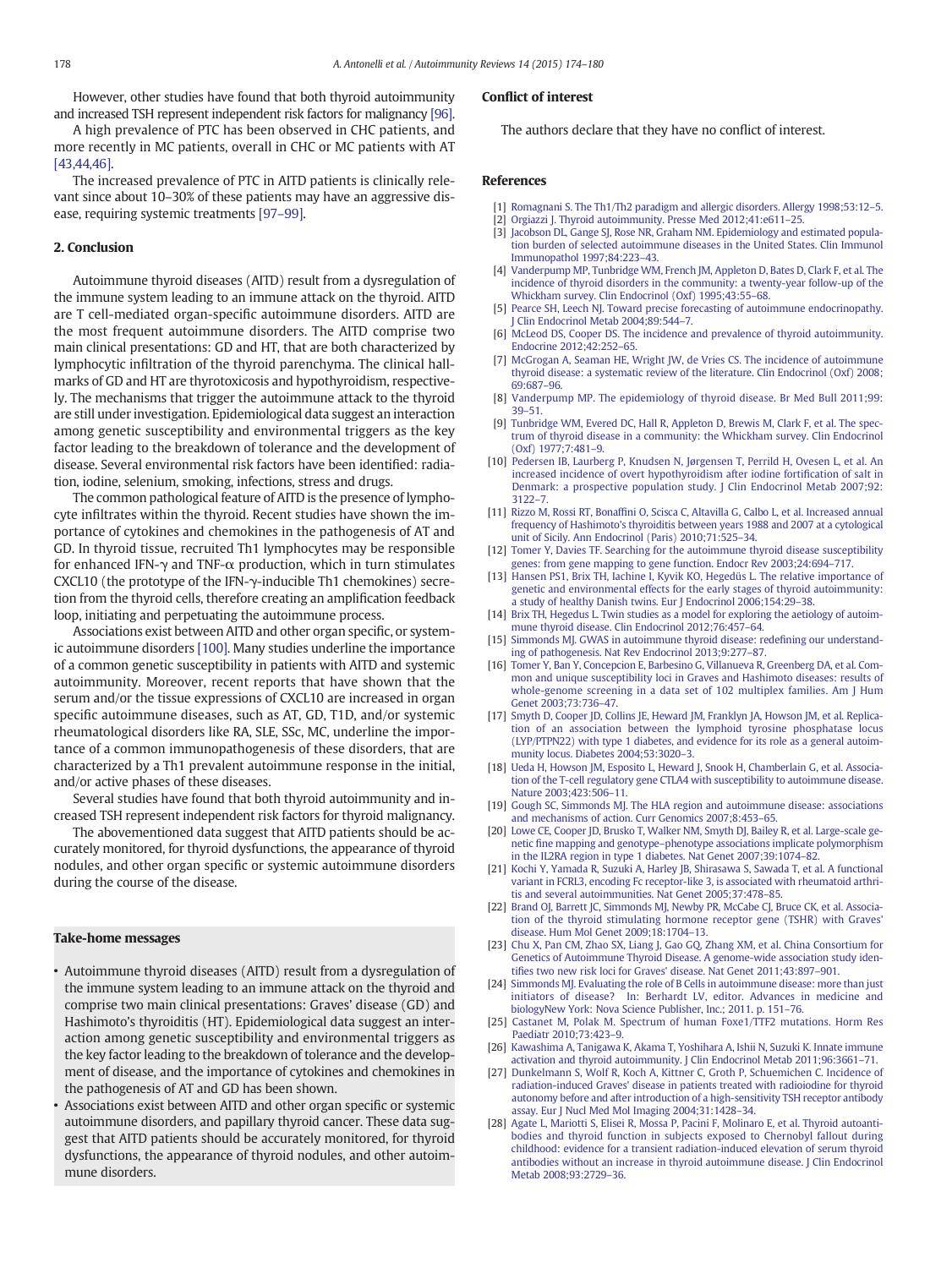- <span id="page-5-0"></span>[29] [Laurberg P, Jørgensen T, Perrild H, Ovesen L, Knudsen N, Pedersen IB, et al. The](http://refhub.elsevier.com/S1568-9972(14)00237-7/rf0135) [Danish investigation on iodine intake and thyroid disease, DanThyr: status and](http://refhub.elsevier.com/S1568-9972(14)00237-7/rf0135) [perspectives. Eur J Endocrinol 2006;155:219](http://refhub.elsevier.com/S1568-9972(14)00237-7/rf0135)–28.
- [30] [Prummel MF, Wiersinga WM. Smoking and risk of Graves' disease. JAMA 1993;](http://refhub.elsevier.com/S1568-9972(14)00237-7/rf0140) [269:479](http://refhub.elsevier.com/S1568-9972(14)00237-7/rf0140)–82.
- [31] [Bartalena L, Marcocci C, Tanda ML, Manetti L, Dell'Unto E, Bartolomei MP, et al.](http://refhub.elsevier.com/S1568-9972(14)00237-7/rf0145) [Cigarette smoking and treatment outcomes in Graves ophthalmopathy. Ann Intern](http://refhub.elsevier.com/S1568-9972(14)00237-7/rf0145) [Med 1998;129:632](http://refhub.elsevier.com/S1568-9972(14)00237-7/rf0145)–5.
- [32] [Carlé A, Bülow Pedersen I, Knudsen N, Perrild H, Ovesen L, Banke Rasmussen L,](http://refhub.elsevier.com/S1568-9972(14)00237-7/rf0150) [et al. Smoking cessation is followed by a sharp but transient rise in the incidence](http://refhub.elsevier.com/S1568-9972(14)00237-7/rf0150) [of overt autoimmune hypothyroidism](http://refhub.elsevier.com/S1568-9972(14)00237-7/rf0150) — a population-based, case–control study. [Clin Endocrinol \(Oxf\) 2012;77:764](http://refhub.elsevier.com/S1568-9972(14)00237-7/rf0150)–72.
- [33] [Drutel A, Archambeaud F, Caron P. Selenium and the thyroid gland: more good](http://refhub.elsevier.com/S1568-9972(14)00237-7/rf0155) [news for clinicians. Clin Endocrinol \(Oxf\) 2013;78:155](http://refhub.elsevier.com/S1568-9972(14)00237-7/rf0155)–64.
- [34] [Mizokami T, Wu Li A, El-Kaissi S, Wall JR. Stress and thyroid autoimmunity. Thyroid](http://refhub.elsevier.com/S1568-9972(14)00237-7/rf0160) [2004;14:1047](http://refhub.elsevier.com/S1568-9972(14)00237-7/rf0160)–55.
- [35] [Lazarus JH. Lithium and thyroid. Best Pract Res Clin Endocrinol Metab 2009;23:](http://refhub.elsevier.com/S1568-9972(14)00237-7/rf0165) [723](http://refhub.elsevier.com/S1568-9972(14)00237-7/rf0165)–33.
- [36] [Martino E, Macchia E, Aghini-Lombardi F, Antonelli A, Lenziardi M, Concetti R, et al.](http://refhub.elsevier.com/S1568-9972(14)00237-7/rf0170) [Is humoral thyroid autoimmunity relevant in amiodarone iodine-induced thyro](http://refhub.elsevier.com/S1568-9972(14)00237-7/rf0170)[toxicosis \(AIIT\)? Clin Endocrinol \(Oxf\) 1986;24:627](http://refhub.elsevier.com/S1568-9972(14)00237-7/rf0170)–33.
- [37] [Weetman AP. Immune reconstitution syndrome and the thyroid. Best Pract Res](http://refhub.elsevier.com/S1568-9972(14)00237-7/rf0175) [Clin Endocrinol Metab 2009;23:693](http://refhub.elsevier.com/S1568-9972(14)00237-7/rf0175)–702.
- [38] [Desailloud R, Hober D. Viruses and thyroiditis: an update. Virol J 2009;6:5.](http://refhub.elsevier.com/S1568-9972(14)00237-7/rf0180)
- [39] [Antonelli A, Ferri C, Fallahi P, Ferrari SM, Ghinoi A, Rotondi M, et al. Thyroid disor](http://refhub.elsevier.com/S1568-9972(14)00237-7/rf0185)[ders in chronic hepatitis C virus infection. Thyroid 2006;16:563](http://refhub.elsevier.com/S1568-9972(14)00237-7/rf0185)–72.
- [40] [Giordano TP, Henderson L, Landgren O, Chiao EY, Kramer JR, El-Serag H, et al. Risk](http://refhub.elsevier.com/S1568-9972(14)00237-7/rf0190) [of non-Hodgkin lymphoma and lymphoproliferative precursor diseases in US](http://refhub.elsevier.com/S1568-9972(14)00237-7/rf0190) [veterans with hepatitis C virus. JAMA 2007;297:2010](http://refhub.elsevier.com/S1568-9972(14)00237-7/rf0190)–7.
- [41] Indolfi [G, Stagi S, Bartolini E, Salti R, de Martino M, Azzari C, et al. Thyroid function](http://refhub.elsevier.com/S1568-9972(14)00237-7/rf0195) [and anti-thyroid autoantibodies in untreated children with vertically acquired](http://refhub.elsevier.com/S1568-9972(14)00237-7/rf0195) [chronic hepatitis C virus infection. Clin Endocrinol \(Oxf\) 2008;68:117](http://refhub.elsevier.com/S1568-9972(14)00237-7/rf0195)–21.
- [42] [Antonelli A, Ferri C, Fallahi P, Giuggioli D, Nesti C, Longombardo G, et al. Thyroid in](http://refhub.elsevier.com/S1568-9972(14)00237-7/rf0200)[volvement in patients with overt HCV-related mixed cryoglobulinaemia. QJM](http://refhub.elsevier.com/S1568-9972(14)00237-7/rf0200) [2004;97:499](http://refhub.elsevier.com/S1568-9972(14)00237-7/rf0200)–506.
- [43] [Antonelli A, Ferri C, Fallahi P, Pampana A, Ferrari SM, Barani L, et al. Thyroid cancer in](http://refhub.elsevier.com/S1568-9972(14)00237-7/rf0205) [HCV-related chronic hepatitis patients: a case](http://refhub.elsevier.com/S1568-9972(14)00237-7/rf0205)–control study. Thyroid 2007;17: [447](http://refhub.elsevier.com/S1568-9972(14)00237-7/rf0205)–51.
- [44] [Montella M, Crispo A, de Bellis G, Izzo F, Frigeri F, Ronga D, et al. HCV and cancer: a](http://refhub.elsevier.com/S1568-9972(14)00237-7/rf0210) case–[control study in a high-endemic area. Liver 2001;21:335](http://refhub.elsevier.com/S1568-9972(14)00237-7/rf0210)–41.
- [45] [Ferri C, Antonelli A, Mascia MT, Sebastiani M, Fallahi P, Ferrari D, et al. B-cells and](http://refhub.elsevier.com/S1568-9972(14)00237-7/rf0215) [mixed cryoglobulinemia. Autoimmun Rev 2007;7:114](http://refhub.elsevier.com/S1568-9972(14)00237-7/rf0215)–20.
- [46] [Antonelli A, Ferri C, Fallahi P, Nesti C, Zignego AL, Maccheroni M. Thyroid cancer in](http://refhub.elsevier.com/S1568-9972(14)00237-7/rf0220) [HCV-related mixed cryoglobulinemia patients. Clin Exp Rheumatol 2002;20:693](http://refhub.elsevier.com/S1568-9972(14)00237-7/rf0220)–6. [47] [Gowans EJ. Distribution of markers of hepatitis C virus infection throughout the](http://refhub.elsevier.com/S1568-9972(14)00237-7/rf0225)
- [body. Semin Liver Dis 2000;20:85](http://refhub.elsevier.com/S1568-9972(14)00237-7/rf0225)–102. [48] [Bartolomé J, Rodríguez-Iñigo E, Quadros P, Vidal S, Pascual-Miguelañez I,](http://refhub.elsevier.com/S1568-9972(14)00237-7/rf0230)
- [Rodríguez-Montes JA, et al. Detection of hepatitis C virus in thyroid tissue from pa](http://refhub.elsevier.com/S1568-9972(14)00237-7/rf0230)[tients with chronic HCV infection. J Med Virol 2008;80:1588](http://refhub.elsevier.com/S1568-9972(14)00237-7/rf0230)–94.
- [49] [Blackard JT, Kong L, Huber AK, Tomer Y. Hepatitis C virus infection of a thyroid cell](http://refhub.elsevier.com/S1568-9972(14)00237-7/rf0235) [line: implications for pathogenesis of hepatitis C virus and thyroiditis. Thyroid](http://refhub.elsevier.com/S1568-9972(14)00237-7/rf0235) [2013;23:863](http://refhub.elsevier.com/S1568-9972(14)00237-7/rf0235)–70.
- [50] [Menconi F, Hasham A, Tomer Y. Environmental triggers of thyroiditis: hepatitis C](http://refhub.elsevier.com/S1568-9972(14)00237-7/rf0240) and interferon-α[. J Endocrinol Invest 2011;34:78](http://refhub.elsevier.com/S1568-9972(14)00237-7/rf0240)–84.
- [51] [Ferri C, Antonelli A, Mascia MT, Sebastiani M, Fallahi P, Ferrari D, et al. HCV-related au](http://refhub.elsevier.com/S1568-9972(14)00237-7/rf0245)[toimmune and neoplastic disorders: the HCV syndrome. Dig Liver Dis 2007;39:13](http://refhub.elsevier.com/S1568-9972(14)00237-7/rf0245)–21.
- [52] [Villa E, Karampatou A, Cammà C, Di Leo A, Luongo M, Ferrari A, et al. Early meno](http://refhub.elsevier.com/S1568-9972(14)00237-7/rf0250)[pause is associated with lack of response to antiviral therapy in women with](http://refhub.elsevier.com/S1568-9972(14)00237-7/rf0250) [chronic hepatitis C. Gastroenterology 2011;140:818](http://refhub.elsevier.com/S1568-9972(14)00237-7/rf0250)–29.
- [53] Fish EN. The X-fi[les in immunity: sex-based differences predispose immune re](http://refhub.elsevier.com/S1568-9972(14)00237-7/rf0255)[sponses. Nat Rev Immunol 2008;8:737](http://refhub.elsevier.com/S1568-9972(14)00237-7/rf0255)–44.
- [54] [Armengol MP, Juan M, Lucas-Martín A, Fernández-Figuera MT, Jaraquemada D,](http://refhub.elsevier.com/S1568-9972(14)00237-7/rf0260) [Gallard T, et al. Thyroid autoimmune disease: demonstration of thyroid antigen](http://refhub.elsevier.com/S1568-9972(14)00237-7/rf0260)specifi[c B cells and recombination-activating gene expression in chemokine](http://refhub.elsevier.com/S1568-9972(14)00237-7/rf0260)[containing active intrathyroidal germinal centers. Am J Pathol 2001;159:861](http://refhub.elsevier.com/S1568-9972(14)00237-7/rf0260)–73.
- [55] [McIntosh RS, Tandon N, Pickerill AP, Davies R, Barnett D, Weetman AP. IL-2](http://refhub.elsevier.com/S1568-9972(14)00237-7/rf0265) [receptor-positive intrathyroidal lymphocytes in Graves' disease. Analysis of V](http://refhub.elsevier.com/S1568-9972(14)00237-7/rf0265) [alpha transcript microheterogeneity. J Immunol 1993;151:3884](http://refhub.elsevier.com/S1568-9972(14)00237-7/rf0265)–93.
- [Pearce EN, Farwell AP, Braverman LE. Thyroiditis. N Engl J Med 2003;348:2646](http://refhub.elsevier.com/S1568-9972(14)00237-7/rf0270)-55.
- [Huber G, Staub JJ, Meier C, Mitrache C, Guglielmetti M, Huber P, et al. Prospective](http://refhub.elsevier.com/S1568-9972(14)00237-7/rf0275) [study of the spontaneous course of subclinical hypothyroidism: prognostic value](http://refhub.elsevier.com/S1568-9972(14)00237-7/rf0275) [of thyrotropin, thyroid reserve, and thyroid antibodies. J Clin Endocrinol Metab](http://refhub.elsevier.com/S1568-9972(14)00237-7/rf0275) [2002;87:3221](http://refhub.elsevier.com/S1568-9972(14)00237-7/rf0275)–6.
- [58] [McLachlan SM, Rapoport B. Thyroid peroxidase as an autoantigen. Thyroid 2007;](http://refhub.elsevier.com/S1568-9972(14)00237-7/rf0280) [17:939](http://refhub.elsevier.com/S1568-9972(14)00237-7/rf0280)–48.
- [59] [Costagliola S, Morgenthaler NG, Hoermann R, Badenhoop K, Struck J, Freitag D,](http://refhub.elsevier.com/S1568-9972(14)00237-7/rf0285) [et al. Second generation assay for thyrotropin receptor antibodies has superior di](http://refhub.elsevier.com/S1568-9972(14)00237-7/rf0285)[agnostic sensitivity for Graves' disease. J Clin Endocrinol Metab 1999;84:90](http://refhub.elsevier.com/S1568-9972(14)00237-7/rf0285)–7.
- [60] [Madec AM, Clavel S, Stefanutti A, Orgiazzi J. Blocking anti-thyrotropin receptor anti](http://refhub.elsevier.com/S1568-9972(14)00237-7/rf0290)[bodies desensitize cultured human thyroid cells. Endocrinology 1988;123:2062](http://refhub.elsevier.com/S1568-9972(14)00237-7/rf0290)–6.
- [61] [Li Y, Kim J, Diana T, Klasen R, Olivo PD, Kahaly GJ. A novel bioassay for anti](http://refhub.elsevier.com/S1568-9972(14)00237-7/rf0295)[thyrotrophin receptor autoantibodies detects both thyroid-blocking and stimulat](http://refhub.elsevier.com/S1568-9972(14)00237-7/rf0295)[ing activity. Clin Exp Immunol 2013;173:390](http://refhub.elsevier.com/S1568-9972(14)00237-7/rf0295)–7.
- [62] [Antonelli A, Rotondi M, Fallahi P, Ferrari SM, Paolicchi A, Romagnani P, et al. In](http://refhub.elsevier.com/S1568-9972(14)00237-7/rf0300)[crease of CXC chemokine CXCL10 and CC chemokine CCL2 serum levels in normal](http://refhub.elsevier.com/S1568-9972(14)00237-7/rf0300) [ageing. Cytokine 2006;34:32](http://refhub.elsevier.com/S1568-9972(14)00237-7/rf0300)–8.
- [63] [Antonelli A, Ferrari SM, Giuggioli D, Ferrannini E, Ferri C, Fallahi P. Chemokine](http://refhub.elsevier.com/S1568-9972(14)00237-7/rf0305) [\(C-X-C motif\) ligand \(CXCL\)10 in autoimmune diseases. Autoimmun Rev 2014;](http://refhub.elsevier.com/S1568-9972(14)00237-7/rf0305) [13:272](http://refhub.elsevier.com/S1568-9972(14)00237-7/rf0305)–80.
- [64] [Antonelli A, Baj G, Marchetti P, Fallahi P, Surico N, Pupilli C, et al. Human anti-CD38](http://refhub.elsevier.com/S1568-9972(14)00237-7/rf0310) [autoantibodies raise intracellular calcium and stimulate insulin release in human](http://refhub.elsevier.com/S1568-9972(14)00237-7/rf0310) [pancreatic islets. Diabetes 2001;50:985](http://refhub.elsevier.com/S1568-9972(14)00237-7/rf0310)–91.
- [65] [Antonelli A, Fallahi P, Delle Sedie A, Ferrari SM, Maccheroni M, Bombardieri S, et al.](http://refhub.elsevier.com/S1568-9972(14)00237-7/rf0315) [High values of Th1 \(CXCL10\) and Th2 \(CCL2\) chemokines in patients with psoriatic](http://refhub.elsevier.com/S1568-9972(14)00237-7/rf0315) [arthritis. Clin Exp Rheumatol 2009;27:22](http://refhub.elsevier.com/S1568-9972(14)00237-7/rf0315)–7.
- [66] [Antonelli A, Ferri C, Fallahi P, Ferrari SM, Sebastiani M, Ferrari D, et al. High values](http://refhub.elsevier.com/S1568-9972(14)00237-7/rf0320) [of CXCL10 Serum levels in mixed cryoglobulinemia associated with hepatitis C in](http://refhub.elsevier.com/S1568-9972(14)00237-7/rf0320)[fection. Am J Gastroenterol 2008;103:2488](http://refhub.elsevier.com/S1568-9972(14)00237-7/rf0320)–94.
- [67] [Antonelli A, Ferri C, Fallahi P, Cazzato M, Ferrari SM, Sebastiani M, et al. Clinical and](http://refhub.elsevier.com/S1568-9972(14)00237-7/rf0325) [subclinical autoimmune thyroid disorders in systemic sclerosis. Eur J Endocrinol](http://refhub.elsevier.com/S1568-9972(14)00237-7/rf0325) [2007;156:431](http://refhub.elsevier.com/S1568-9972(14)00237-7/rf0325)–7.
- [68] [Antonelli A, Ferri C, Fallahi P, Colaci M, Giuggioli D, Ferrari SM, et al. Th1 and Th2](http://refhub.elsevier.com/S1568-9972(14)00237-7/rf0330) [chemokine serum levels in systemic sclerosis in the presence or absence of autoim](http://refhub.elsevier.com/S1568-9972(14)00237-7/rf0330)[mune thyroiditis. J Rheumatol 2008;35:1809](http://refhub.elsevier.com/S1568-9972(14)00237-7/rf0330)-11.
- [69] Ruffilli I, Ferrari SM, Colaci M, Ferri C, Fallahi P, Antonelli A. IP-10 in autoimmune thyroiditis. Horm Metab Res 2014. <http://dx.doi.org/10.1055/s-0034-1382053>.
- [70] [Antonelli A, Rotondi M, Ferrari SM, Fallahi P, Romagnani P, Franceschini SS, et al.](http://refhub.elsevier.com/S1568-9972(14)00237-7/rf0340) [Interferon-gamma-inducible alpha-chemokine CXCL10 involvement in Graves'](http://refhub.elsevier.com/S1568-9972(14)00237-7/rf0340) [ophthalmopathy: modulation by peroxisome proliferator-activated receptor](http://refhub.elsevier.com/S1568-9972(14)00237-7/rf0340)[gamma agonists. J Clin Endocrinol Metab 2006;91:614](http://refhub.elsevier.com/S1568-9972(14)00237-7/rf0340)–20.
- [71] [Antonelli A, Ferrari SM, Fallahi P, Frascerra S, Santini E, Franceschini SS, et al.](http://refhub.elsevier.com/S1568-9972(14)00237-7/rf0345) [Monokine induced by interferon gamma \(IFNgamma\) \(CXCL9\) and IFNgamma in](http://refhub.elsevier.com/S1568-9972(14)00237-7/rf0345)[ducible T-cell alpha-chemoattractant \(CXCL11\) involvement in Graves' disease and](http://refhub.elsevier.com/S1568-9972(14)00237-7/rf0345) [ophthalmopathy: modulation by peroxisome proliferator-activated receptor](http://refhub.elsevier.com/S1568-9972(14)00237-7/rf0345)[gamma agonists. J Clin Endocrinol Metab 2009;94:1803](http://refhub.elsevier.com/S1568-9972(14)00237-7/rf0345)–9.
- [72] [Antonelli A, Ferrari SM, Frascerra S, Pupilli C, Mancusi C, Metelli MR, et al. CXCL9 and](http://refhub.elsevier.com/S1568-9972(14)00237-7/rf0350) [CXCL11 chemokines modulation by peroxisome proliferator-activated receptor](http://refhub.elsevier.com/S1568-9972(14)00237-7/rf0350)[alpha agonists secretion in Graves' and normal thyrocytes. J Clin Endocrinol Metab](http://refhub.elsevier.com/S1568-9972(14)00237-7/rf0350) [2010;95:413](http://refhub.elsevier.com/S1568-9972(14)00237-7/rf0350)–20.
- [73] [Antonelli A, Rotondi M, Fallahi P, Romagnani P, Ferrari SM, Barani L, et al. Increase](http://refhub.elsevier.com/S1568-9972(14)00237-7/rf0355) [of interferon-gamma-inducible CXC chemokine CXCL10 serum levels in patients](http://refhub.elsevier.com/S1568-9972(14)00237-7/rf0355) [with active Graves' disease, and modulation by methimazole therapy. Clin](http://refhub.elsevier.com/S1568-9972(14)00237-7/rf0355) [Endocrinol \(Oxf\) 2006;64:189](http://refhub.elsevier.com/S1568-9972(14)00237-7/rf0355)–95.
- [74] [Antonelli A, Rotondi M, Fallahi P, Grosso M, Boni G, Ferrari SM, et al. Iodine-131](http://refhub.elsevier.com/S1568-9972(14)00237-7/rf0360) [given for therapeutic purposes modulates differently interferon-gamma-inducible](http://refhub.elsevier.com/S1568-9972(14)00237-7/rf0360) [alpha-chemokine CXCL10 serum levels in patients with active Graves' disease or](http://refhub.elsevier.com/S1568-9972(14)00237-7/rf0360) [toxic nodular goiter. J Clin Endocrinol Metab 2007;92:1485](http://refhub.elsevier.com/S1568-9972(14)00237-7/rf0360)–90.
- [75] [Antonelli A, Fallahi P, Rotondi M, Ferrari SM, Serio M, Miccoli P. Serum levels of the](http://refhub.elsevier.com/S1568-9972(14)00237-7/rf0365) [interferon-gamma-inducible alpha chemokine CXCL10 in patients with active](http://refhub.elsevier.com/S1568-9972(14)00237-7/rf0365) [Graves' disease, and modulation by methimazole therapy and thyroidectomy. Br J](http://refhub.elsevier.com/S1568-9972(14)00237-7/rf0365) [Surg 2006;93:1226](http://refhub.elsevier.com/S1568-9972(14)00237-7/rf0365)–31.
- [76] [Zhu W, Ye L, Shen L, Jiao Q, Huang F, Han R, et al. A prospective, randomized trial of](http://refhub.elsevier.com/S1568-9972(14)00237-7/rf0370) [intravenous glucocorticoids therapy with different protocols for patients with](http://refhub.elsevier.com/S1568-9972(14)00237-7/rf0370) [Graves' ophthalmopathy. J Clin Endocrinol Metab 2014;99:1999](http://refhub.elsevier.com/S1568-9972(14)00237-7/rf0370)–2007.
- [77] Mysliwiec J, Palyga I, Kosciuszko M, Kowalska A, Gorska M, Circulating CXCL9 and [CXCL10 as markers of activity of Graves' orbitopathy during treatment with corti](http://refhub.elsevier.com/S1568-9972(14)00237-7/rf0375)[costeroids and teleradiotherapy. Horm Metab Res 2012;44:957](http://refhub.elsevier.com/S1568-9972(14)00237-7/rf0375)–61.
- [78] [Fallahi P, Ferrari SM, Corrado A, Giuggioli D, Ferri C, Antonelli A. Targeting chemo](http://refhub.elsevier.com/S1568-9972(14)00237-7/rf0505)[kine \(C-X-C motif\) receptor 3 in thyroid autoimmunity. Recent Patents Endocr](http://refhub.elsevier.com/S1568-9972(14)00237-7/rf0505) [Metab Immune Drug Discov 2014;8:95](http://refhub.elsevier.com/S1568-9972(14)00237-7/rf0505)–101.
- [79] [Lee SH, Lim SY, Choi JH, Jung JC, Oh S, Kook KH, et al. Benzylideneacetophenone de](http://refhub.elsevier.com/S1568-9972(14)00237-7/rf0380)rivatives attenuate IFN-γ[-induced IP-10/CXCL10 production in orbital](http://refhub.elsevier.com/S1568-9972(14)00237-7/rf0380) fibroblasts of [patients with thyroid-associated ophthalmopathy through STAT-1 inhibition. Exp](http://refhub.elsevier.com/S1568-9972(14)00237-7/rf0380) [Mol Med 2014;46:100.](http://refhub.elsevier.com/S1568-9972(14)00237-7/rf0380)
- [80] [Dittmar M, Kahaly GJ. Polyglandular autoimmune syndromes: immunogenetics](http://refhub.elsevier.com/S1568-9972(14)00237-7/rf0385) [and long-term follow-up. J Clin Endocrinol Metab 2003;88:2983](http://refhub.elsevier.com/S1568-9972(14)00237-7/rf0385)–92.
- [81] [Antonelli A, Tuomi T, Nannipieri M, Fallahi P, Nesti C, Okamoto H, et al. Autoimmu](http://refhub.elsevier.com/S1568-9972(14)00237-7/rf0390)[nity to CD38 and GAD in Type I and Type II diabetes: CD38 and HLA genotypes and](http://refhub.elsevier.com/S1568-9972(14)00237-7/rf0390) [clinical phenotypes. Diabetologia 2002;45:1298](http://refhub.elsevier.com/S1568-9972(14)00237-7/rf0390)–306.
- [82] [Antonelli A, Fallahi P, Mosca M, Ferrari SM, Ruf](http://refhub.elsevier.com/S1568-9972(14)00237-7/rf0395)filli I, Corti A, et al. Prevalence of thy[roid dysfunctions in systemic lupus erythematosus. Metabolism 2010;59:896](http://refhub.elsevier.com/S1568-9972(14)00237-7/rf0395)–900.
- [83] [Antonelli A, Mosca M, Fallahi P, Neri R, Ferrari SM, D'Ascanio A, et al. Thyroid cancer](http://refhub.elsevier.com/S1568-9972(14)00237-7/rf0400) [in systemic lupus erythematosus: a case](http://refhub.elsevier.com/S1568-9972(14)00237-7/rf0400)–control study. J Clin Endocrinol Metab [2010;95:314](http://refhub.elsevier.com/S1568-9972(14)00237-7/rf0400)–8.
- [84] [Robazzi TC, Adan LF. Autoimmune thyroid disease in patients with rheumatic dis](http://refhub.elsevier.com/S1568-9972(14)00237-7/rf0405)[eases. Rev Bras Reumatol 2012;52:417](http://refhub.elsevier.com/S1568-9972(14)00237-7/rf0405)–30.
- [85] [Antonelli A, Fallahi P, Ferrari SM, Mancusi C, Giuggioli D, Colaci M, et al. Incidence of](http://refhub.elsevier.com/S1568-9972(14)00237-7/rf0410) [thyroid disorders in systemic sclerosis: results from a longitudinal follow-up. J Clin](http://refhub.elsevier.com/S1568-9972(14)00237-7/rf0410) [Endocrinol Metab 2013;98:1198](http://refhub.elsevier.com/S1568-9972(14)00237-7/rf0410)–202.
- [86] [Antonelli A, Fazzi P, Fallahi P, Ferrari SM, Ferrannini E. Prevalence of hypothyroid](http://refhub.elsevier.com/S1568-9972(14)00237-7/rf0415)[ism and Graves disease in sarcoidosis. Chest 2006;130:526](http://refhub.elsevier.com/S1568-9972(14)00237-7/rf0415)–32.
- [87] [Antonelli A, Delle Sedie A, Fallahi P, Ferrari SM, Maccheroni M, Ferrannini E, et al.](http://refhub.elsevier.com/S1568-9972(14)00237-7/rf0420) [High prevalence of thyroid autoimmunity and hypothyroidism in patients with](http://refhub.elsevier.com/S1568-9972(14)00237-7/rf0420) [psoriatic arthritis. J Rheumatol 2006;33:2026](http://refhub.elsevier.com/S1568-9972(14)00237-7/rf0420)–8.
- [88] [Fallahi P, Ferrari SM, Giuggioli D, Manfredi A, Mancusi C, Fabiani S, et al. Thyroid in](http://refhub.elsevier.com/S1568-9972(14)00237-7/rf0425)[volvement in hepatitis C-associated mixed cryoglobulinemia. Hormones \(Athens\)](http://refhub.elsevier.com/S1568-9972(14)00237-7/rf0425) [2014;13:16](http://refhub.elsevier.com/S1568-9972(14)00237-7/rf0425)–23.
- [89] [Alfaris N, Curiel R, Tabbara S, Irwing MS. Autoimmune thyroid disease and Sjögren](http://refhub.elsevier.com/S1568-9972(14)00237-7/rf0430) [syndrome. J Clin Rheumatol 2010;16:146](http://refhub.elsevier.com/S1568-9972(14)00237-7/rf0430)–7.
- [90] [Namjou B, Kelly JA, Kilpatrick J, Kaufman KM, Nath SK, Sco](http://refhub.elsevier.com/S1568-9972(14)00237-7/rf0435)field RH, et al. Linkage at 5q14.3–[15 in multiplex systemic lupus erythematosus pedigrees strati](http://refhub.elsevier.com/S1568-9972(14)00237-7/rf0435)fied by auto[immune thyroid disease. Arthritis Rheum 2005;52:3646](http://refhub.elsevier.com/S1568-9972(14)00237-7/rf0435)–50.